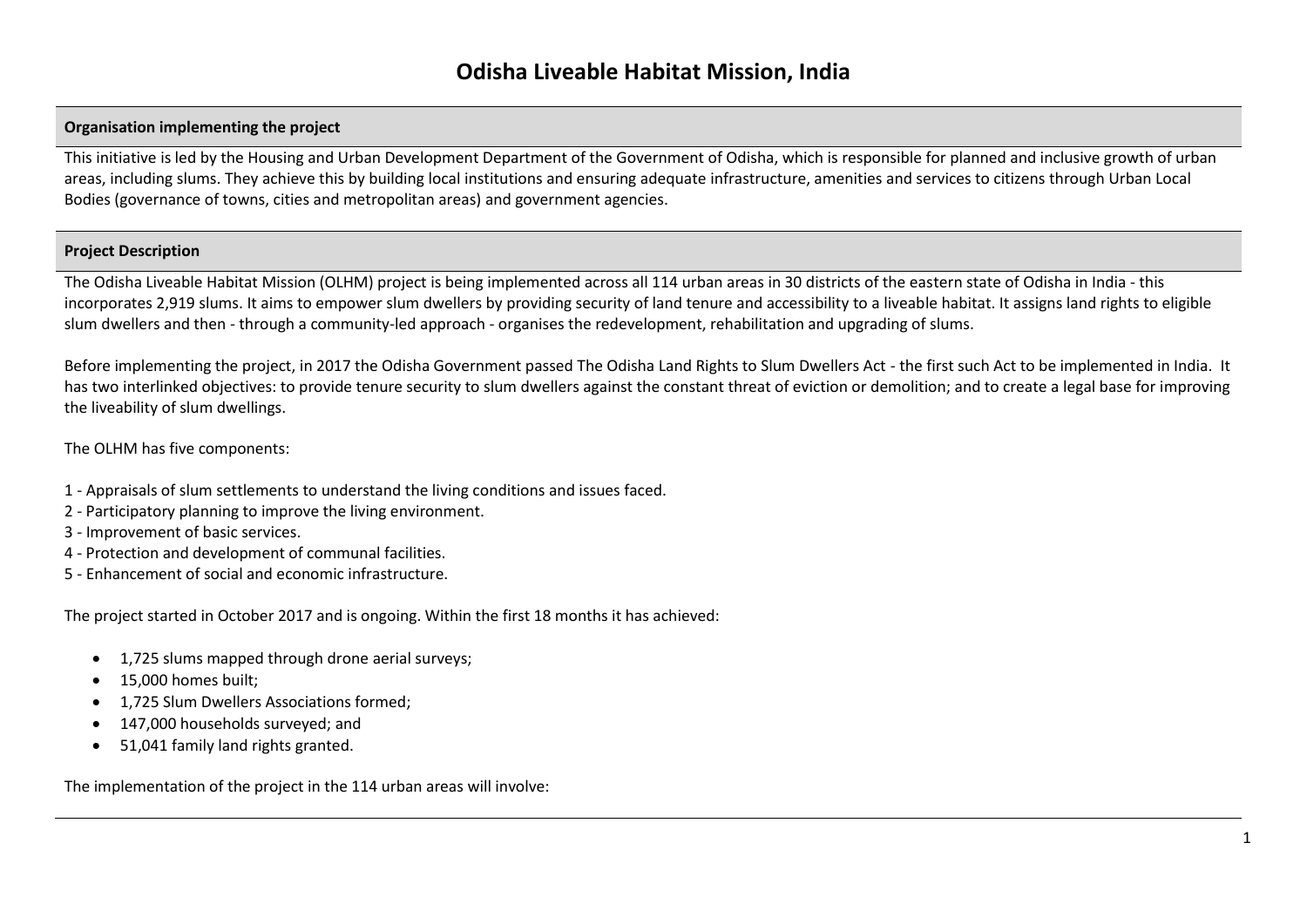- 109 medium and small towns land rights to 206,000 families in 1,725 slums (927 tenable slums on an 'in-situ' basis and 798 untenable slums involving relocation) benefiting 1 million people; and
- 5 large towns 'Right to Dwelling Units' for 196,000 families (0.8 million people) in 1,194 slums, providing protection from possible eviction. This will involve the government facilitating the construction of affordable housing complexes through a public/private partnership on government land, where families will be provided with the dwelling units.

Throughout the process of implementation, some land has been reclassified from 'untenable' to 'tenable' - people living on land legally classed as untenable could never be granted land rights.

In addition, interventions such as physical and social infrastructure, skills development and livelihood support are being implemented in all 114 Urban Local Bodies (ULBs) which will, on completion, impact the lives of the 1.8 million population by improving their living standards.

The target for completion of the entire project is 2021 - 2023, depending on availability of funds for the infrastructure upgrading. The project will continue until all objectives are achieved.

# **Aims and Objectives**

The main purpose of the project is to secure land rights and transform all slums in Odisha by:

- granting land rights to all households living in slums in all urban areas in Odisha;
- transforming living conditions with basic services, amenities and infrastructure;
- enabling households who have obtained land rights to improve their housing; and
- including beneficiaries through participatory planning and budgeting processes, so slum dwellers can participate in making plans for their settlements.

It aims to benefit every landless person who occupies land in a slum in municipalities (medium sized towns) and Notified Area Councils (small towns) by granting land rights. Any person who was occupying land on 10 August 2017 is eligible (the date of notification of the Act). Any Government or related agencies-issued document is taken as proof of stay in the slum.

On completion the project will cover the entire state of Odisha.

# **Context**

In India approximately half of urban households are landless. The problem is particularly acute among certain groups including women, and some castes and tribes.

Odisha state covers an area of approximately 156,000 square km and has a population of over 41.9 million people. There has been significant population growth of 27% in urban areas over the last decade, mainly due to the migration of low-income people from rural to urban areas in search of better opportunities. Roughly one-in-four (23%) of the urban population (500,000 households) live in slums without any security of tenure. Without this, people are excluded from basic services including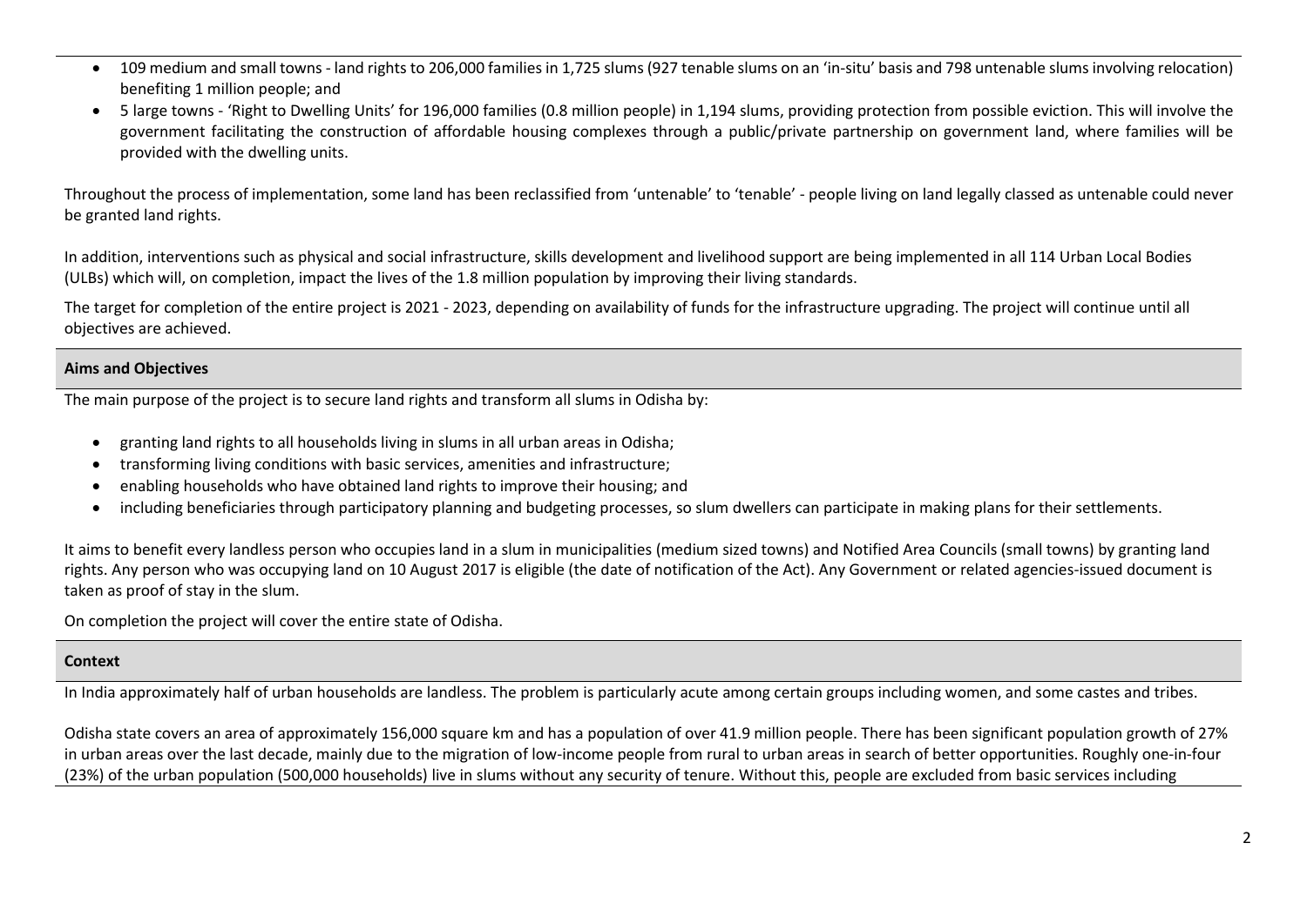enrolling children in schools, finding work, opening a bank account, and a range of government benefits including caste/community certificates (which provide access to certain government schemes). The rapid growth of India's cities, combined with unclear land ownership has triggered legal disputes, conflicts and mass evictions.

An analysis of living conditions in the slums of Odisha revealed a vicious cycle of insecure tenure linked to lack of investment in housing, poor access to basic services, and exclusion from urban infrastructure and amenities - accentuating the poverty and marginalisation of households.

Despite a number of legislative efforts over the past few decades the state had not previously been able to make significant progress in reforming land tenure due to weak administration capabilities and a lack of updated land records. The ULBs have no authority to resolve land issues and are therefore unable to upgrade infrastructure and facilities. The project was developed by the Odisha Government as a major policy shift in the treatment of slum dwellers - it seeks to settle people on the land they currently occupy rather than seeing them as 'encroachers'. It also recognises the significant contribution of slum dwellers to the economy and to future growth by ensuring inclusive development for all residents of Odisha.

### **Key Features**

Implementation of the Act involves a unique combination of state-of-the-art technology (such as quadcopter drones to prepare high-resolution maps of slums), with participatory and community mobilisation approaches. Communities are involved in mapping, conducting door-to-door surveys, stickering and numbering of dwellings, and local decision-making.

At the state level the Principal Secretary of the Housing and Urban Development Department acts as Executive Chairman of the project. The state plays a facilitative role with the involvement of three technical agencies, 26 Community-Based Organisations (CBOs) and more than 600 field facilitators. The government also partners with [Tata Trusts,](https://www.tatatrusts.org/) who provided technical support for the project and introduced global best practices by including organisations such a[s Norman Foster Foundation,](http://www.normanfosterfoundation.org/) [Omidyar](https://www.omidyar.com/) [Network](https://www.omidyar.com/) and [Cadasta](https://cadasta.org/) - these provided support for slum mapping, online data collection and data digitisation.

The inclusion of a range of organisations has enabled an initially government-led initiative to build on extensive knowledge and experience of CBOs and to ensure a community-centric approach. They have also laid the foundations for long-term community empowerment through the development of Slum Dwellers Associations (SDAs) in each area they work in. The inclusion of large numbers of groups has helped ensure transparency of the process and significantly increased the speed of implementation. SDAs are involved in the entire process to ensure local ownership and they make the final application for land rights within the community. Women and community leaders were encouraged to play a lead role.

Using GIS (Geographic Information Systems) apps, the field teams - made up of one field manager and five data collectors per neighbourhood - captured records for 200- 250 households per day. The data collectors are local slum dwellers, who use their local knowledge and trusted position as a 'local' to speed up the process and ensure its legitimacy. The SDAs are responsible for resolving any dispute between residents, preparing lists of eligible beneficiaries and a new slum layout plan with the help of CBOs.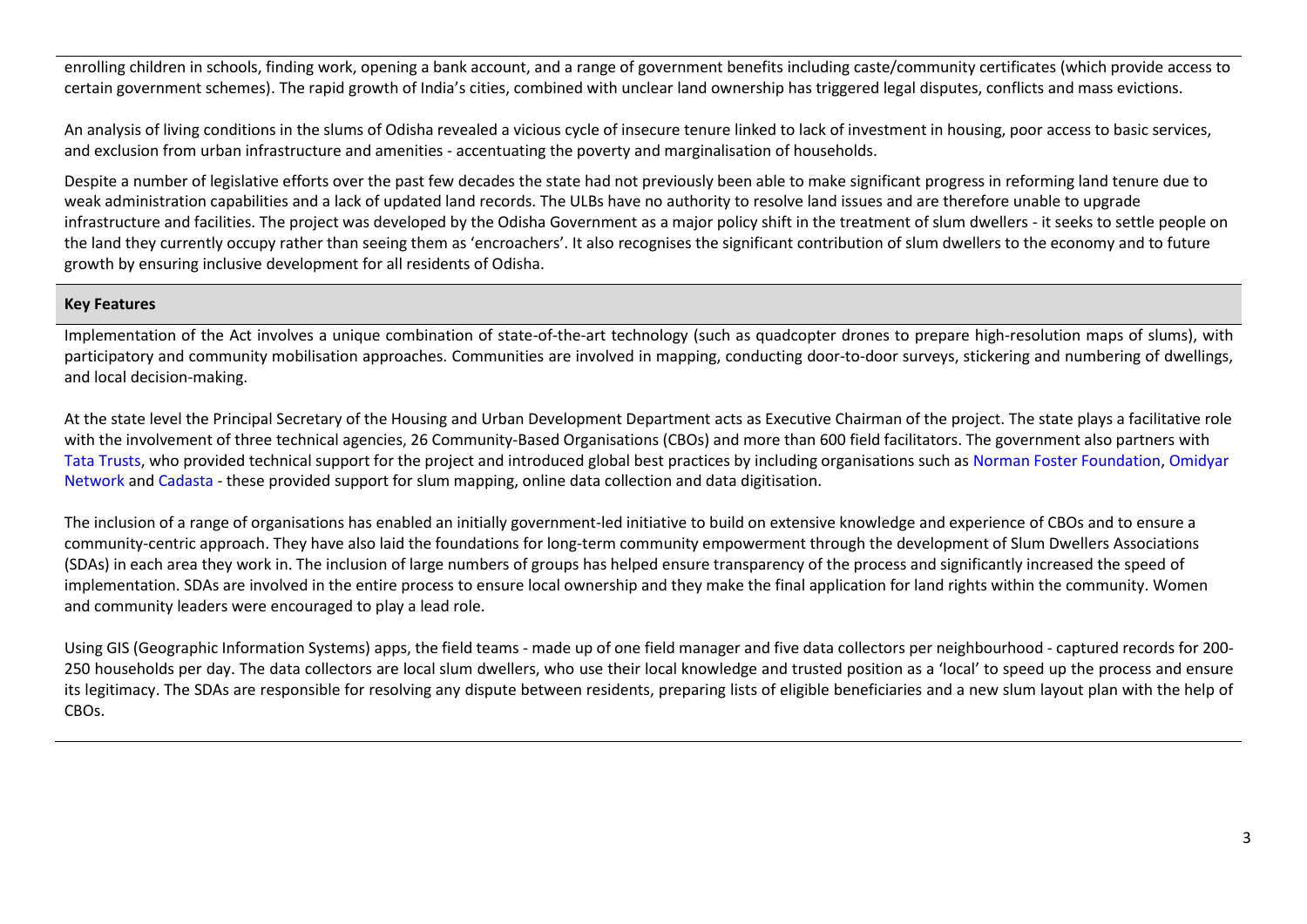### **Funding**

The total cost of the project is approximately \$120,810,650 USD. It is funded mainly by the Housing and Urban Development Department's state annual budget (through convergence with different existing welfare schemes of the Union and State Government) with a contribution of \$6,115,578 USD from Tata Trust.

The State Government provided an additional grant of Rs 100 Cr (\$14,576,500 USD) for both the 2018-19 and 2019-20 budgets. They also use any existing budget from central or state government, or other sources, which was for infrastructure and related services, to support this project.

Norman Foster Foundation has signed a Memorandum of Understanding with Tata Trusts to support development of a design and masterplan for in-situ and new habitat slum upgrades based on the vision of the community.

Tata Trust also supports the engagement of about 100 Fellows (known as Jaga Fellowship of young professionals) to support implementation on the ground.

The legislation promises a Certificate of Occupancy of 30 square metres at no cost to the household. They can also then access the government's housing scheme which provides financial assistance of up to 200,000 rupees (\$2,900 USD) to build a permanent house.

### **Innovation**

They claim that this is the world's largest slum titling and upgrading project, which is being implemented quickly and at scale. This approach is making the significant change which is needed to respond to the increasing rate of urbanisation in Odisha and to move towards more inclusive cities.

High resolution maps have been prepared for all 1,725 slums in medium and small towns targeted by the initiative, making Odisha the first and only state in India to have detailed maps of all its slum settlements. Preparation of such a spatial dataset has enormous implications both for implementation of future urban poverty alleviation measures and for research on quality of life in slum settlements. This approach has made it possible to take action in all the state's ULBs almost simultaneously.

It uses advanced technology such as drones for geo-fencing (creating a virtual geographic boundary) of the current slum boundaries - this ensures a high degree of accuracy and transparency. Following the creation of images by drones, this is integrated with GIS data to create an overview of the community. Household survey data is later added by CBOs using applications such as smartphones and tablets utilising web-based platforms. All this information has enabled the creation of an up-to-date and multi-layered database for all urban areas. To the project's knowledge this is the first time that a combination of tools including drones, mobile apps and cloud technologies have been used at such a scale in India.

The Act is also unique in that residents were not required to visit any government office at any time, and it is being implemented within a specific time frame.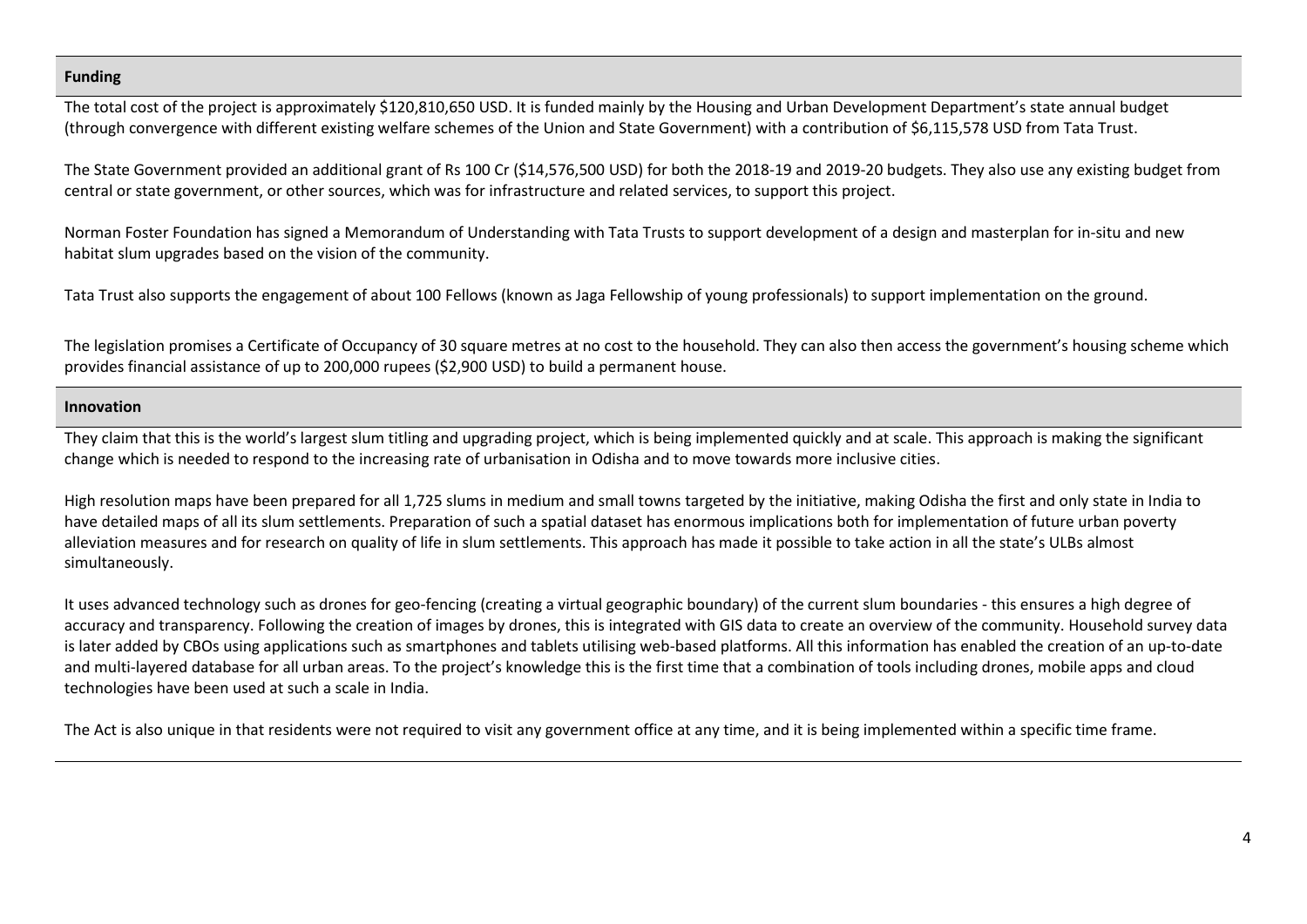## **Environmental Impact**

Solid waste management, which includes street sweeping; drain desilting; and rubbish collection, transportation and disposal was not previously available due to the attitude of the authorities towards unrecognised slums. This is now provided in the upgraded slums and will eventually happen in all of them. Households will also gain access to clean running water and toilets, eliminating open defecation.

Smart energy efficient LED street lighting is being implemented in all the towns including the slums, leading to substantial energy savings and contributing to a reduction in CO2 emissions.

### **Financial Sustainability**

The majority of funding is from the Odisha Government, which is using existing budgets to cover the work. They have committed 25% of the urban development budget for slum development. A number of Trusts and Foundations are providing funding for specific aspects of the work, e.g. technical and management support.

As the project involves major development of infrastructure and services, it is planned that funds will be leveraged from central, state and other development scheme budgets.

Eligible people are granted land rights free of charge, leading to around 15,000 households accessing financial assistance under the national housing scheme - they have started self-building concrete houses.

## **Social Impact**

The project enables extremely marginalised communities to gain land tenure and a guarantee of land rights, removing the fear of eviction. The land rights certificate is inheritable but not transferable - this removes the possibility of people selling on the land (which has been an issue in other countries where land rights have been given in slums). It works to formalise the rights of slum dwellers and mobilise communities to make their own decisions and improve living standards. More than 51,000 families have been granted their land rights certificate. With this formalisation of their right to land, people now have a proof of residence and the document can be used to access other benefits and schemes.

The project has ensured that women are given equal rights through joint ownership of land and through their active participation in the process. The Slum Dwellers Associations are encouraged to have at least half of their members as women. They also gave special priority to people with disabilities, women-led families and transgender people.

The mapping images produced by the drones have been used as a strong visual template to engage and involve communities and has proven to be more inclusive then traditional methods using a list of co-ordinates. The project has successfully combined community participation with the use of modern technologies - this has led to zero disputes and zero litigation to date. Land records could previously be changed by landlords but the use of technologies now prevents that while streamlining the process and increasing transparency.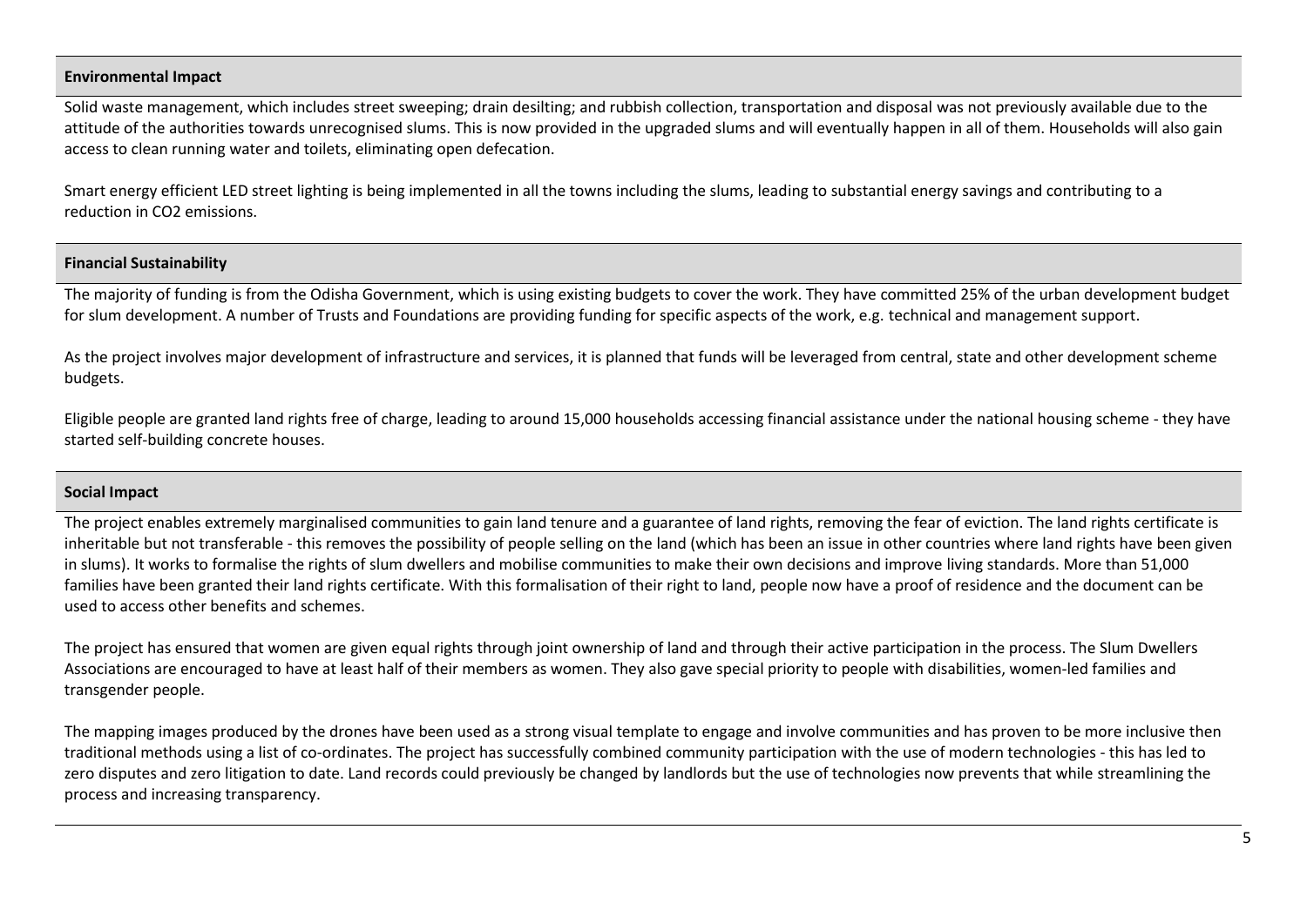Many towns are located in high-risk areas, such as on the coast, waste dump sites or those prone to cyclones and floods. By improving houses, roads, drains and sanitation facilities, the project is reducing risk and creating a liveable environment for the residents.

Physical infrastructure developments, such as roads with drains, pipe-water supply, sanitation, individual and community toilets, and smart LED streetlights, are contributing to improved health and safety of residents.

### **Barriers**

The magnitude of the scale - 2,919 slums and over 400,000 households - is a major challenge. The project was designed to happen at significant scale and pace.

The surveying work identified 1,452 untenable slums out of the total 2,919 - meaning new locations had to be found and agreed with residents. The project's principles only allow relocation sites to be developed with the voluntary consent of the community and they are involved throughout the process, including site selection.

Multiple stakeholder participation and co-ordination is a challenge. The project has set up a framework which ensures decisions are made at a local level but also holds regular co-ordination meetings with all key stakeholders at a state and district level.

Recent general elections to the parliament and state assembly slowed down implementation of the project – however, the same political party has been re-elected at both levels which is encouraging for continued backing of the initiative.

## **Lessons learned**

Learning from other urban projects in India showed that where exclusionary planning or top-down government-led schemes are used in relation to informal settlements, this can lead to the widening of inequality in cities and the further entrenchment of slums. This project learned from those earlier approaches to formalise land rights and initially piloted in partnership with Tata Trusts in nine areas. The pilot developed detailed standard operating procedures, defined the scope of the work for each stakeholder and analysed the cost for different partners. At the conclusion of the pilot, 2,200 householders were given land rights certificates.

Networking with knowledge partners has been crucial to the success of the project. The involvement of technical partners for slum-mapping and GIS related activities has brought innovative techniques to the pilot by combining hi-tech drone surveys with ground level verification of slum settlements by CBOs and Slum Dwellers Associations.

## **Evaluation**

The pilot enabled the core approaches and partnerships to be tested before full implementation began. The learning from this pilot was fed into the design of the main programme and established the need for:

- greater co-ordination between the local ULB and the state revenue department to understand the status of land use and occupation, and for planning purposes; and
- capacity building of all the stakeholders, in particular in community participation and mobilisation, and in areas of spatial data collection and management.